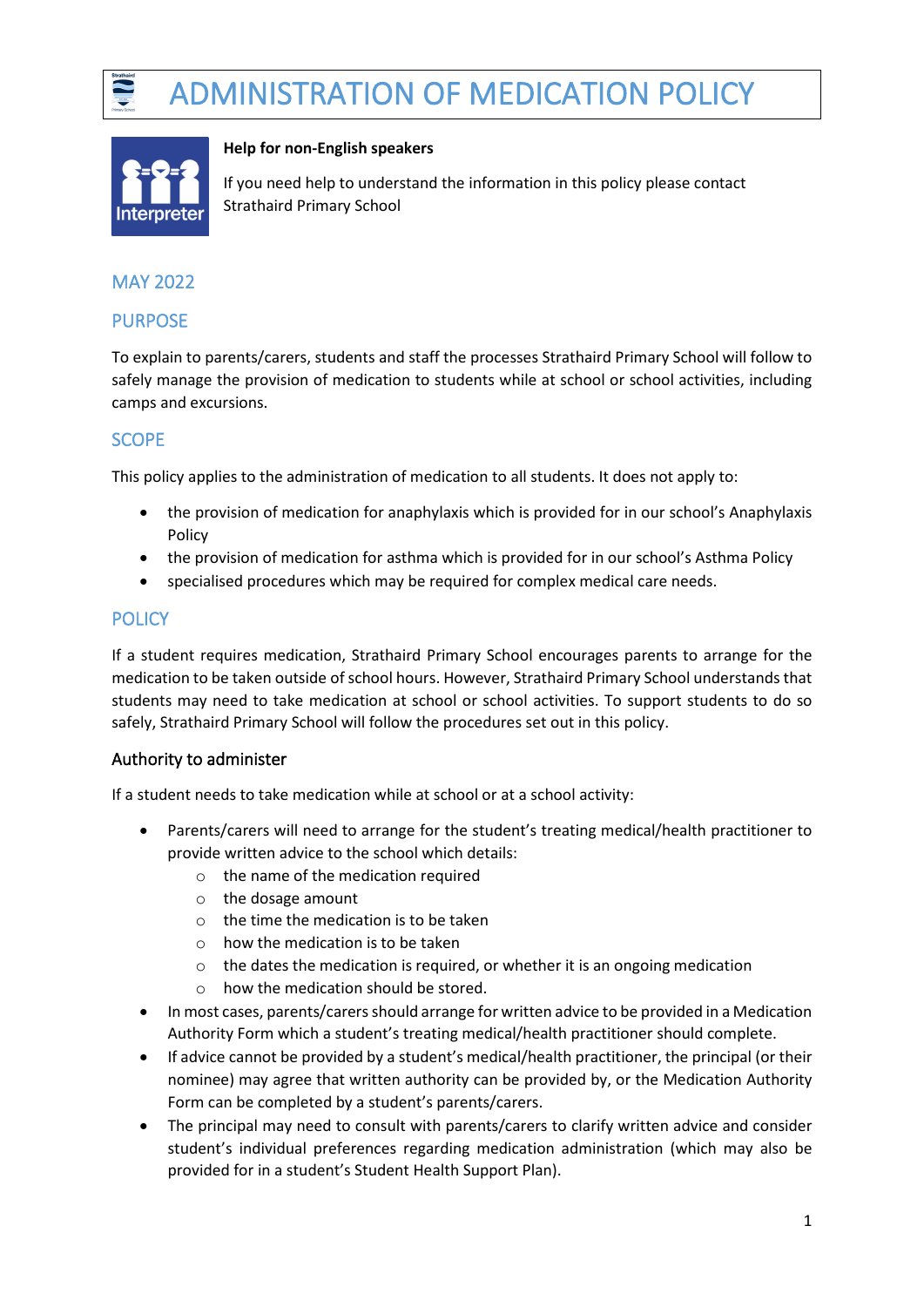Parents/carers can contact the First Aid Co-ordinator or Administration Staff for a Medication Authority Form.

### Administering medication

Any medication brought to school by a student needs to be clearly labelled with:

- the student's name
- the dosage required
- the time the medication needs to be administered.

Parents/carers need to ensure that the medication a student has at school is within its expiry date. If school staff become aware that the medication a student has at school has expired, they will promptly contact the student's parents/carers who will need to arrange for medication within the expiry date to be provided.

Medication supplied to the school should be in its original packaging and a measuring spoon/empty plastic syringe should be supplied to administer the medication.

If a student needs to take medication at school or a school activity, the principal (or their nominee) will ensure that:

- 1. Medication is administered to the student in accordance with the Medication Authority Form so that:
	- the student receives their correct medication
	- in the proper dose
	- via the correct method (for example, inhaled or orally)
	- at the correct time of day.
- 2. A log is kept of medicine administered to a student via the Sentral School computer system.
- 3. Students involved in school camps or excursions will be administered prescribed medications by the "Teacher in Charge" in a manner consistent with the above procedures, with relevant forms completed. Completed pages will be returned to Sickbay and recorded in a confidential Medication Register folder.
- 4. Where possible, two staff members will supervise the administration of medication.
- 5. The teacher in charge of a student at the time their medication is required:
	- is informed that the student needs to receive their medication
	- if necessary, release the student from class to obtain their medication.

Parent/carers of students that may require injections are required to meet with the Principal, First Aid Co-ordinator and Classroom Teacher of that child, to discuss the matter and details pertaining to this request.

#### *Self-administration*

In some cases it may be appropriate for students to self-administer their medication. The principal may consult with parents/carers and consider advice from the student's medical/health practitioner to determine whether to allow a student to self-administer their medication.

If the principal decides to allow a student to self-administer their medication, the principal may require written acknowledgement from the student's medical/health practitioner, or the student's parents/carers that the student will self-administer their medication.

#### Storing medication

The principal (or their nominee) will put in place arrangements so that medication is stored: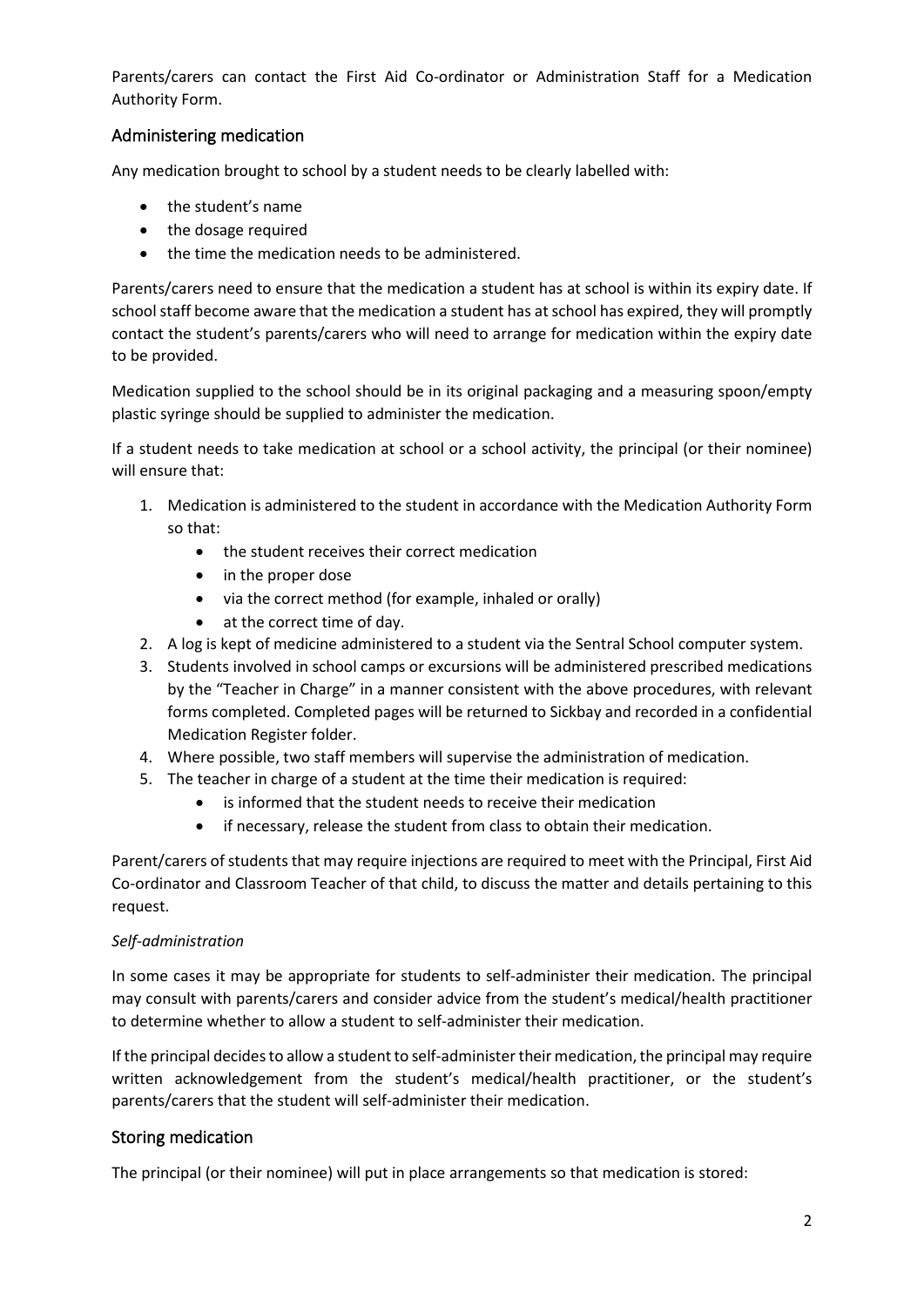- securely to minimise risk to others
- in a place only accessible by staff who are responsible for administering the medication
- away from a classroom (unless quick access is required)
- away from first aid kits
- according to packet instructions, particularly in relation to temperature.

For most students, Strathaird Primary School will store student medication within the sickbay room.

The principal may decide, in consultation with parents/carers and/or on the advice of a student's treating medical/health practitioner:

- that the student's medication should be stored securely in the student's classroom if quick access might be required
- to allow the student to carry their own medication with them, preferably in the original packaging if:
	- $\circ$  the medication does not have special storage requirements, such as refrigeration
	- o doing so does not create potentially unsafe access to the medication by other students.

### Warning

Strathaird Primary School will not:

- in accordance with Department of Education and Training policy, store or administer analgesics such as aspirin and paracetamol as a standard first aid strategy as they can mask signs and symptoms of serious illness or injury
- allow a student to take their first dose of a new medication at school in case of an allergic reaction. This should be done under the supervision of the student's parents, carers or health practitioner
- allow use of medication by anyone other than the prescribed student except in a life threatening emergency, for example if a student is having an asthma attack and their own puffer is not readily available.

#### Medication error

If a student takes medication incorrectly, staff will endeavour to:

| <b>Step</b> | <b>Action</b>                                                                             |
|-------------|-------------------------------------------------------------------------------------------|
| 1.          | If required, follow first aid procedures outlined in the student's Health Support Plan or |
|             | other medical management plan.                                                            |
| 2.          | Ring the Poisons Information Line, 13 11 26 and give details of the incident and the      |
|             | student.                                                                                  |
| 3.          | Act immediately upon their advice, such as calling Triple Zero "000" if advised to do so. |
| 4.          | Contact the student's parents/carers or emergency contact person to notify them of the    |
|             | medication error and action taken.                                                        |
| 5.          | Review medication management procedures at the school in light of the incident.           |

In the case of an emergency, school staff may call Triple Zero "000" for an ambulance at any time.

## **COMMUNICATION**

This policy will be communicated to our school community in the following ways:

• Available publicly on our school's website